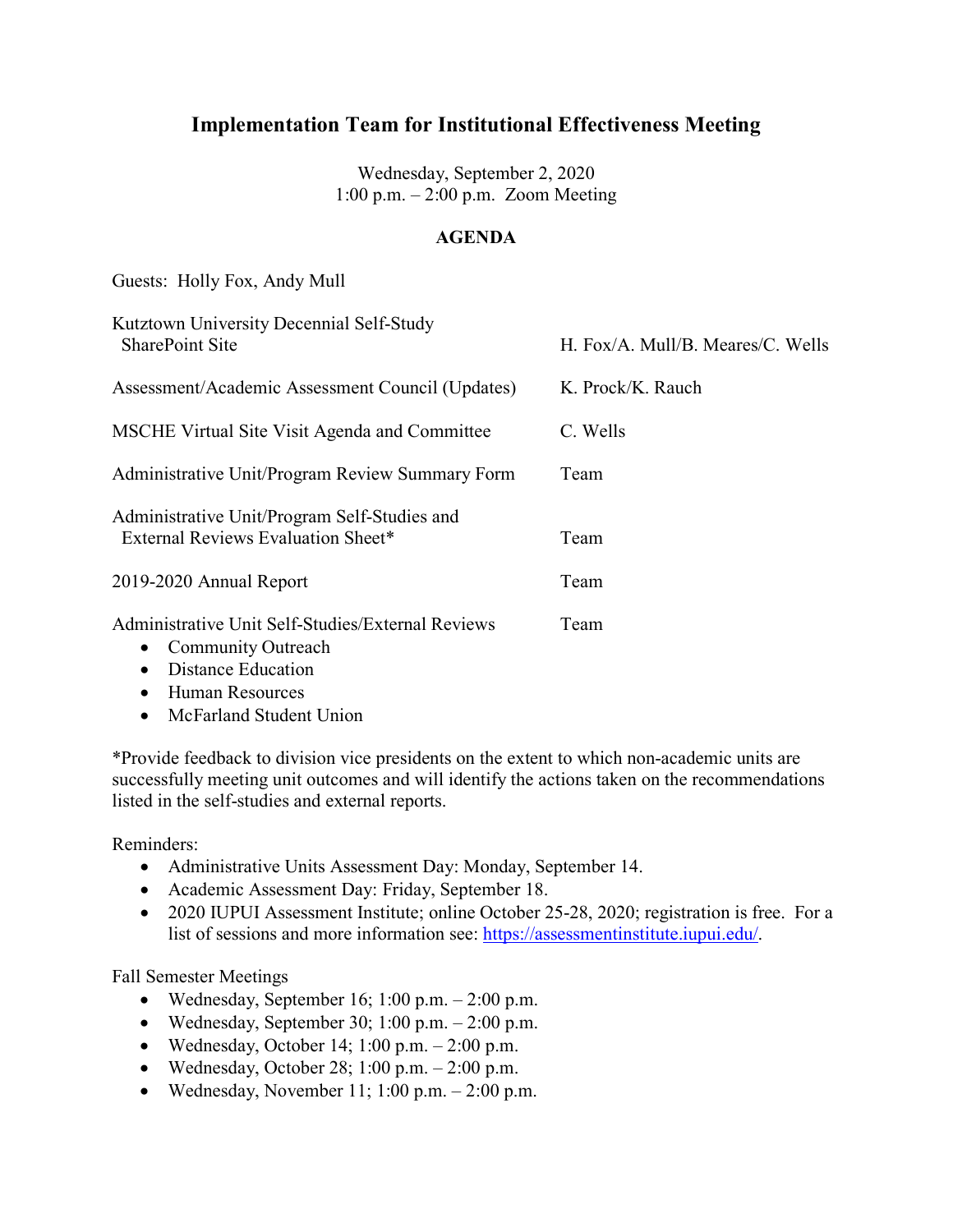Wednesday, September 16, 2020

1:00 p.m. – 2:00 p.m. Zoom Meeting

<https://kutztown.zoom.us/j/96249270929?pwd=c0FXWk1GUE9Ka3FjWEtYNkpKaFpTUT09>

## **AGENDA**

| Assessment/Academic Assessment Council (updates)                                                                                                                                                                                                           | K. Prock/K. Rauch        |
|------------------------------------------------------------------------------------------------------------------------------------------------------------------------------------------------------------------------------------------------------------|--------------------------|
| MSCHE Virtual Site Visit Committee (update)                                                                                                                                                                                                                | C. Wells (and Committee) |
| Administrative Units Assessment Day (September 14)<br>(Review of Non-Academic Unit Assessment Reports)                                                                                                                                                     | K. Prock/C. Wells        |
| Administrative Units Self-Studies/External Reviews<br>(Evaluation Rubric)                                                                                                                                                                                  |                          |
| Community Outreach Center: N. Cartwright/K. Prock<br>$\bullet$<br>Distance Education: M. Delaney/B. Meares/M. Santos<br>$\bullet$<br>Human Resources: W. Hilton/K. Rauch<br>$\bullet$<br>McFarland Student Union: J. Pena/G. Shelley/C. Wells<br>$\bullet$ |                          |
| Institutional Assessment Report 2019-2020<br>(Academic Assessment Report, Administrative Units and                                                                                                                                                         | Team                     |

(Academic Assessment Report, Administrative Units and Programs Annual Assessment Report, General Education Assessment Committee Report, and Strategic Planning Assessment Report)

Reminders:

- Academic Assessment Day: Friday, September 18.
- 2020 IUPUI Assessment Institute; online October 25-28, 2020; registration is free. For a list of sessions and more information see: [https://assessmentinstitute.iupui.edu/.](https://nam02.safelinks.protection.outlook.com/?url=https%3A%2F%2Fassessmentinstitute.iupui.edu%2F&data=02%7C01%7Cwells%40kutztown.edu%7Ce026f656a9814784cf1108d8408961b5%7C03c754af89a74b0abd4bdb68146c5fa4%7C1%7C0%7C637330306075802300&sdata=HdBlWayUKybKUYKh5WVy75tN66XEjg%2BPKyfc0r04D%2Bg%3D&reserved=0)

## Fall Semester Meetings

- Wednesday, September 30; 1:00 p.m. 2:00 p.m.
- Wednesday, October 14; 1:00 p.m.  $2:00$  p.m.
- Wednesday, October 28; 1:00 p.m. 2:00 p.m.
- Wednesday, November 11; 1:00 p.m.  $-2:00$  p.m.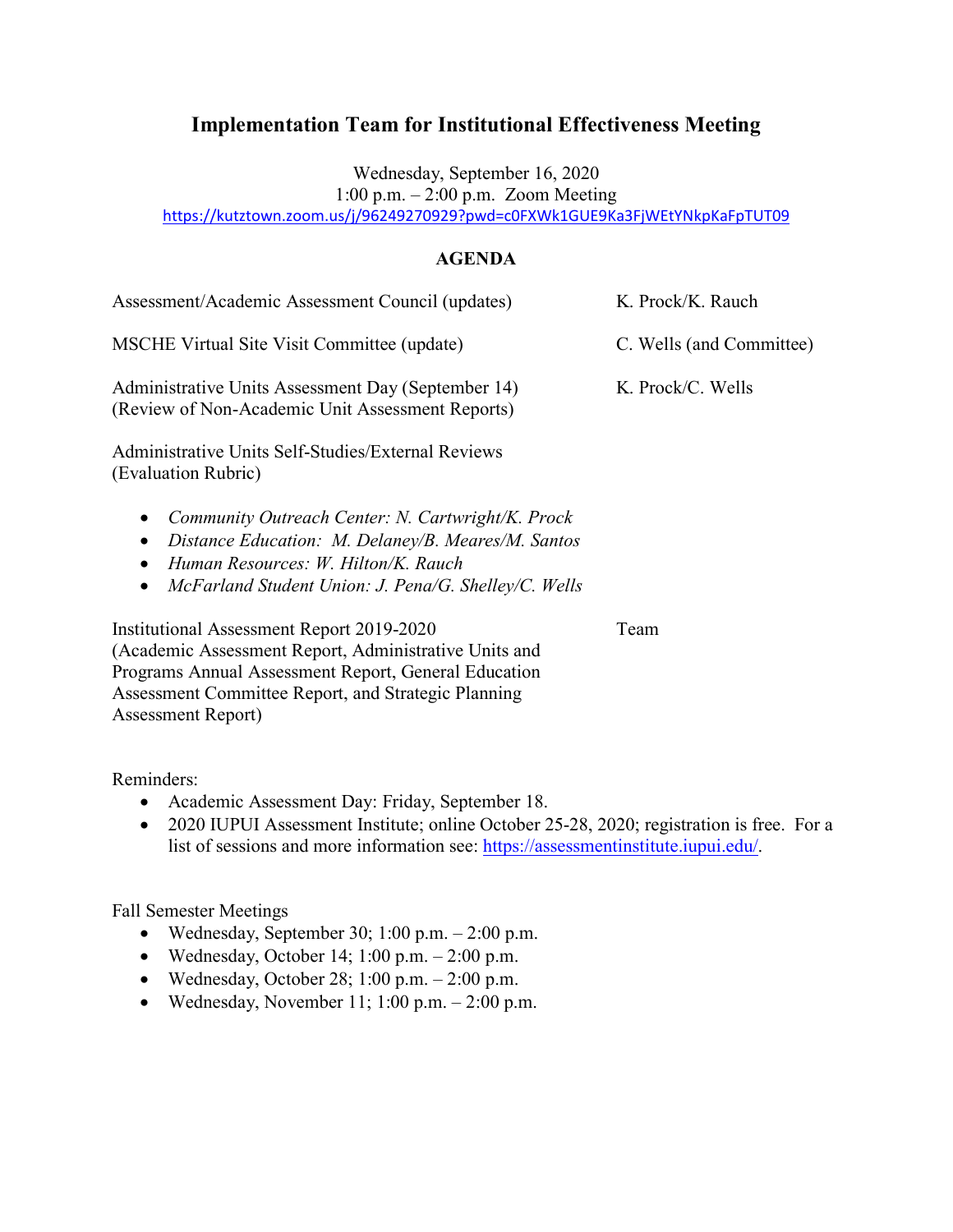Wednesday, October 14, 2020

1:00 p.m. – 2:00 p.m. Zoom Meeting

<https://kutztown.zoom.us/j/99388538382?pwd=SUQ1bmJsZ1AyMWU3RWY5ZXlkVllxZz09>

## **AGENDA**

| Assessment/Academic Assessment Council (updates)                                                                                                                                                                                                | K. Prock/K. Rauch        |
|-------------------------------------------------------------------------------------------------------------------------------------------------------------------------------------------------------------------------------------------------|--------------------------|
| MSCHE Virtual Site Visit Committee (update)                                                                                                                                                                                                     | C. Wells (and Committee) |
| Second Administrative Units Assessment Session (October 16)<br>(Review of Non-Academic Units Assessment Reports)                                                                                                                                | K. Prock/C. Wells        |
| Administrative Units Self-Studies/External Reviews                                                                                                                                                                                              |                          |
| Community Outreach Center: N. Cartwright/K. Prock<br>Distance Education: M. Delaney/B. Meares/M. Santos<br>Human Resources: W. Hilton/K. Rauch<br>McFarland Student Union: J. Pena/G. Shelley/C. Wells<br>Student Involvement:                  |                          |
| Institutional Assessment Report 2019-2020<br>(Academic Assessment Report, Administrative Units and<br>Programs Annual Assessment Report, General Education<br>Assessment Committee Report, and Strategic Planning<br><b>Assessment Report</b> ) | Team                     |
| As May Arise                                                                                                                                                                                                                                    | Team                     |

### Reminders:

• 2020 IUPUI Assessment Institute; online October 25-28, 2020; registration is free. For a list of sessions and more information see: [https://assessmentinstitute.iupui.edu/.](https://nam02.safelinks.protection.outlook.com/?url=https%3A%2F%2Fassessmentinstitute.iupui.edu%2F&data=02%7C01%7Cwells%40kutztown.edu%7Ce026f656a9814784cf1108d8408961b5%7C03c754af89a74b0abd4bdb68146c5fa4%7C1%7C0%7C637330306075802300&sdata=HdBlWayUKybKUYKh5WVy75tN66XEjg%2BPKyfc0r04D%2Bg%3D&reserved=0)

## Fall Semester Meetings

- Wednesday, October 28; 1:00 p.m. 2:00 p.m.
- Wednesday, November 11; 1:00 p.m.  $2:00$  p.m.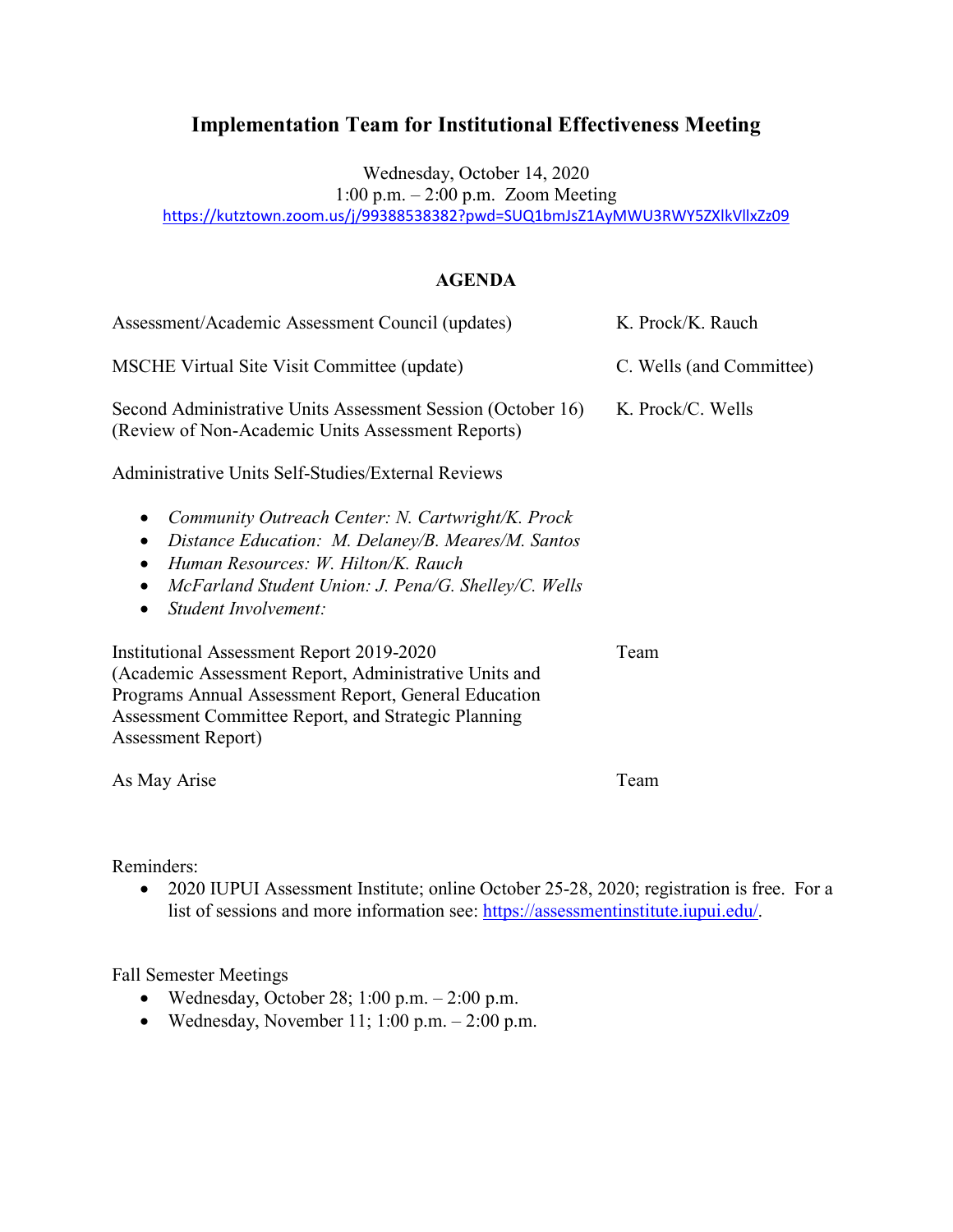Wednesday, November 11, 2020

1:00 p.m. – 2:00 p.m. Zoom Meeting

<https://kutztown.zoom.us/j/93143290205?pwd=YVlDTENrK3E0N1l5aDNxMXdMZ2NEZz09>

## **AGENDA**

| Assessment/Academic Assessment Council (updates)                                                                                                                                                                                                                                                     | K. Prock/K. Rauch |
|------------------------------------------------------------------------------------------------------------------------------------------------------------------------------------------------------------------------------------------------------------------------------------------------------|-------------------|
| MSCHE Virtual Site Visit $(11/12/20 - 11/13/20)$                                                                                                                                                                                                                                                     | C. Wells          |
| Administrative Units Second Assessment Session (10/16/20)<br>10:00 a.m. $-10:50$ a.m. $= 40$ participants<br>$11:00$ a.m. $-11:50$ a.m. $= 14$ participants                                                                                                                                          | K. Prock/C. Wells |
| <b>IUPUI</b> Assessment Institute (debrief)                                                                                                                                                                                                                                                          | K. Prock/K. Rauch |
| <b>Administrative Units Assessment Reports</b>                                                                                                                                                                                                                                                       | K. Prock/C. Wells |
| Administrative Units Self-Studies/External Reviews                                                                                                                                                                                                                                                   |                   |
| Community Outreach Center: N. Cartwright/K. Prock<br>$\bullet$<br>Distance Education: M. Delaney/B. Meares/M. Santos<br>$\bullet$<br>Human Resources: W. Hilton/K. Rauch<br>McFarland Student Union: J. Pena/G. Shelley/C. Wells<br>$\bullet$<br>Student Involvement: K. Prock/C. Wells<br>$\bullet$ |                   |
| Institutional Assessment Report 2019-2020<br>(Academic Assessment Report, Administrative Units and<br>Programs Annual Assessment Report, General Education<br>Assessment Committee Report, and Strategic Planning<br><b>Assessment Report)</b>                                                       | Team              |
| As May Arise                                                                                                                                                                                                                                                                                         | Team              |
| <b>Spring Semester Meetings</b><br>Wednesday, January 13; 1:00 p.m. $- 2:00$ p.m.<br>Wednesday, February 3; $1:00$ p.m. $-2:00$ p.m.<br>$\bullet$<br>Wednesday, February 24; $1:00$ p.m. $-2:00$ p.m.<br>Wednesday, March 17; 1:00 p.m. - 2:00 p.m.<br>$\bullet$                                     |                   |

- Wednesday, April 7; 1:00 p.m.  $2:00$  p.m.
- Wednesday, April 28; 1:00 p.m.  $2:00$  p.m.
- Wednesday, May 19; 1:00 p.m.  $2:00$  p.m.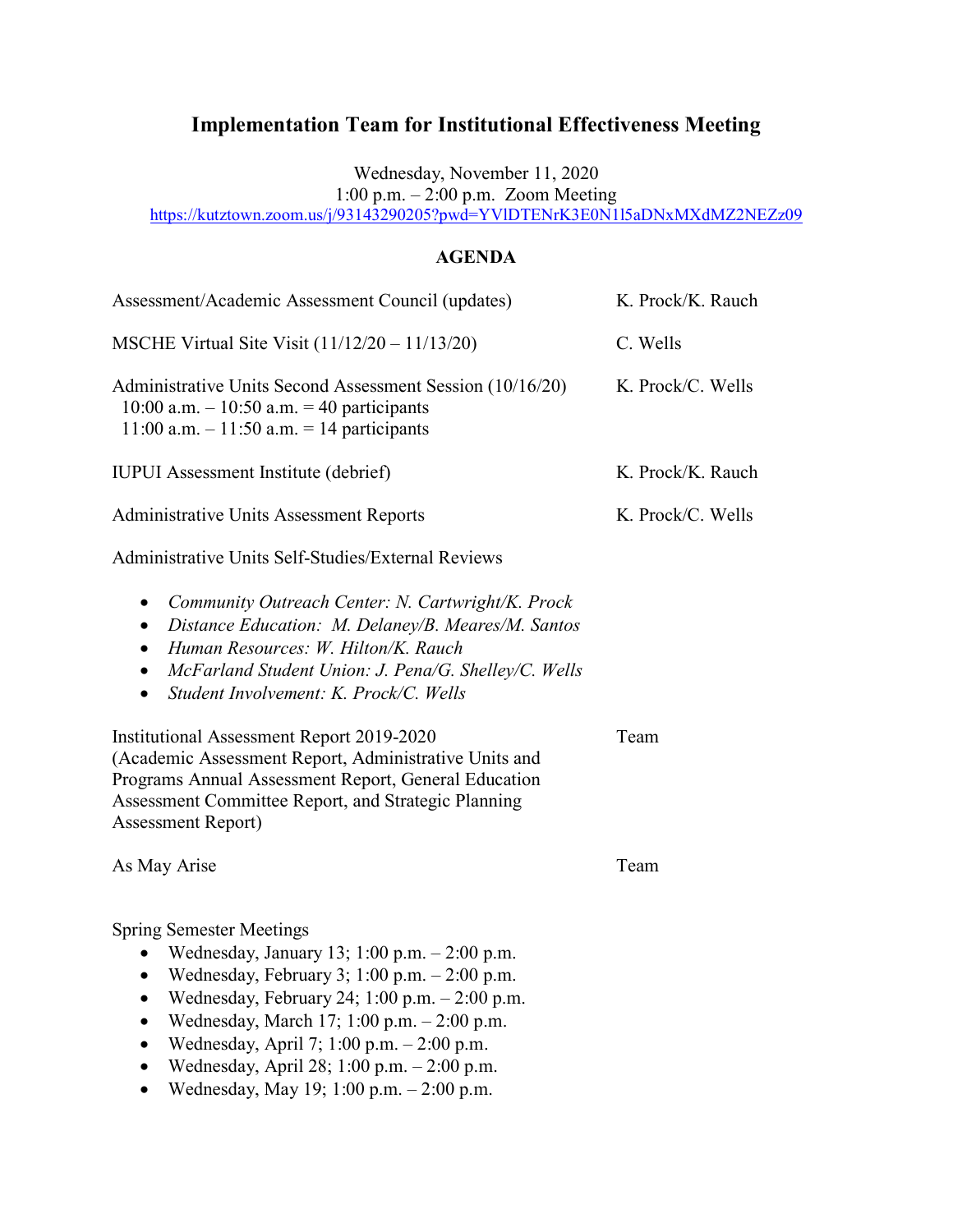Wednesday, January 13, 2021 1:00 p.m. – 2:00 p.m. Zoom Meeting

<https://kutztown.zoom.us/j/97073493364?pwd=aEx1akNvays0L2VyMjdmOUUrUzU3QT09>

#### **AGENDA**

| Website Updates                                                                                                                                                                                                                                                                                                                                                                                     | K. Prock          |
|-----------------------------------------------------------------------------------------------------------------------------------------------------------------------------------------------------------------------------------------------------------------------------------------------------------------------------------------------------------------------------------------------------|-------------------|
| Winter Assessment Day (1/12/21)                                                                                                                                                                                                                                                                                                                                                                     | K. Prock/K. Rauch |
| Middle States Commission on Higher Education<br>History of KU MSCHE Accreditation<br>• Mid-Point Peer Review (MPPR)<br>(Fall 2022; Commission action – Spring 2023)<br>Self-Study (January 2026; Evaluation Team Visit -<br>Spring 2026)                                                                                                                                                            | C. Wells          |
| <b>Administrative Units Assessment</b><br>Contact List $(1/4/21)$<br>$\bullet$<br>Non-Academic Program Review Schedule (1/11/21)<br>$\bullet$<br>Administrative Assessment Reports (2019-2020 – updates)<br>$\bullet$<br>Self-Studies/External Reviews<br>$\bullet$<br>$\left(\text{completed in } 2019\text{-}2020\right)$                                                                         | Team              |
| Annual Institutional Assessment Report 2019-2020<br>Academic Assessment Annual Report<br>$\bullet$<br>Administrative Units and Programs Annual Assessment Report<br>$\bullet$<br>• General Education Assessment Committee Annual Report<br><b>Strategic Planning Annual Assessment Report</b><br>$\bullet$                                                                                          | Team              |
| Membership<br>General Education Assessment Committee (A. Cirucci)<br>• G. Shelley (2021-2022 academic year)                                                                                                                                                                                                                                                                                         | Team              |
| <b>Spring Semester Meetings</b><br>Wednesday, February 3; 1:00 p.m. - 2:00 p.m.<br>$\bullet$<br>Wednesday, February 24; 1:00 p.m. - 2:00 p.m.<br>$\bullet$<br>Wednesday, March 17; 1:00 p.m. - 2:00 p.m.<br>$\bullet$<br>Wednesday, April 7; 1:00 p.m. - 2:00 p.m.<br>$\bullet$<br>Wednesday, April 28; 1:00 p.m. - 2:00 p.m.<br>$\bullet$<br>Wednesday, May 19; 1:00 p.m. - 2:00 p.m.<br>$\bullet$ |                   |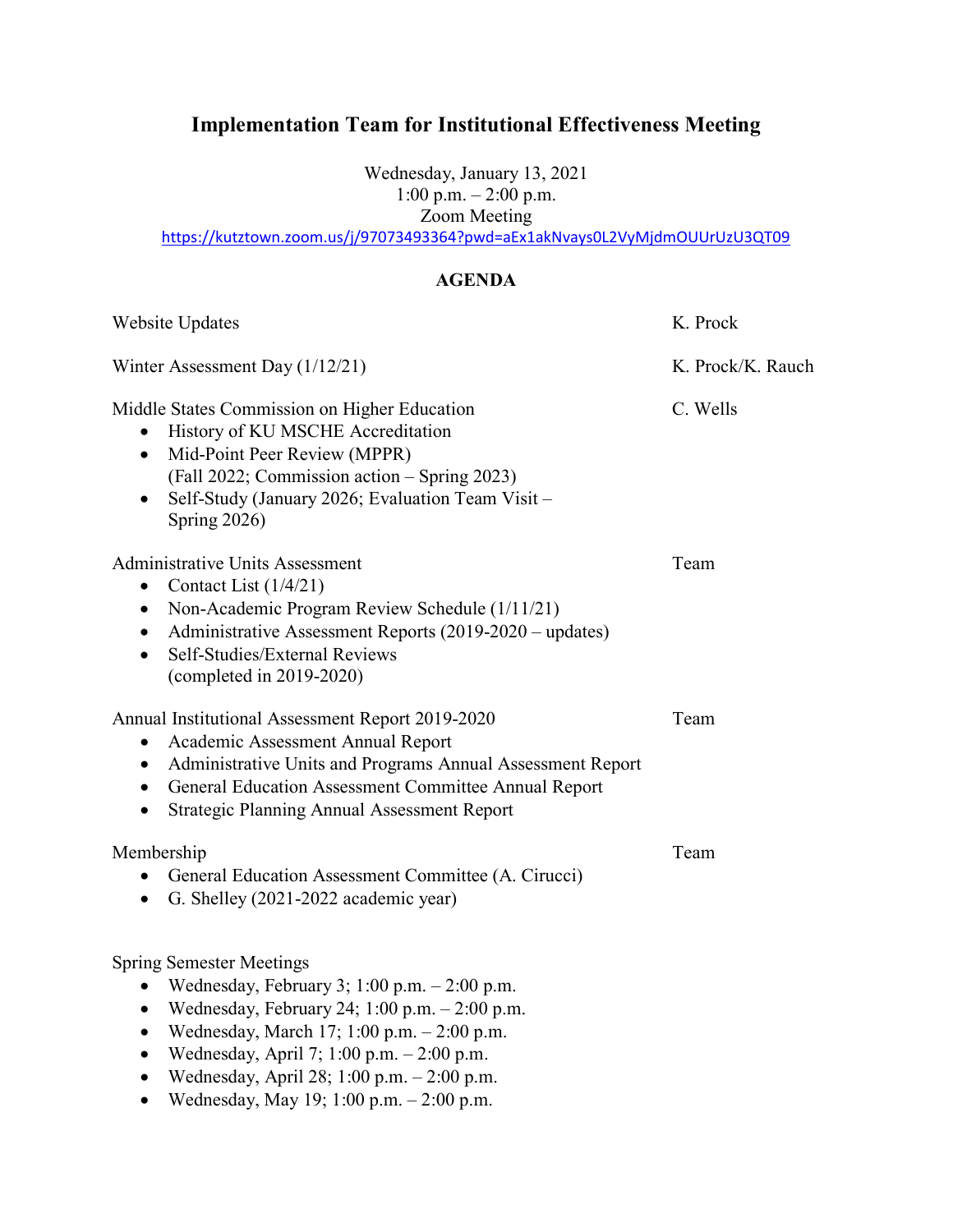Wednesday, February 24, 2021 1:00 p.m. – 2:00 p.m.

Zoom Meeting

[https://kutztown.zoom.us/j/92580730865?pwd=RVpMRWVXVEVzYW42TlVzNzRGcDFXQT](https://kutztown.zoom.us/j/92580730865?pwd=RVpMRWVXVEVzYW42TlVzNzRGcDFXQT09)

[09](https://kutztown.zoom.us/j/92580730865?pwd=RVpMRWVXVEVzYW42TlVzNzRGcDFXQT09)

Passcode: 781482

#### **AGENDA**

| Welcome:                    | J. Kremser (G. Shelley 2021-2022 sabbatical replacement)<br>A. Pabon (GEAC representative; A. Cirucci replacement)                                                                                                                                                               |               |
|-----------------------------|----------------------------------------------------------------------------------------------------------------------------------------------------------------------------------------------------------------------------------------------------------------------------------|---------------|
|                             | Academic Assessment Council (update)                                                                                                                                                                                                                                             | K. Prock      |
|                             | Administrative Units Assessment Council (update)                                                                                                                                                                                                                                 | K. Prock      |
| Strategic Planning (update) |                                                                                                                                                                                                                                                                                  | N. Cartwright |
| $\bullet$                   | Administrative Units Assessment<br>Non-Academic Program Review Schedule (2/20/21)                                                                                                                                                                                                | Team          |
| $\bullet$<br>$\bullet$      | Annual Institutional Assessment Report 2019-2020<br>Academic Assessment Annual Report - received<br>Administrative Units and Programs Annual Assessment Report<br>General Education Assessment Committee Annual Report<br>Strategic Planning Annual Assessment Report - received | Team          |

Spring Semester Meetings

- Wednesday, March 17; 1:00 p.m.  $2:00$  p.m.
- Wednesday, April 7; 1:00 p.m.  $-2:00$  p.m.
- Wednesday, April 28; 1:00 p.m.  $-2:00$  p.m.
- Wednesday, May 19; 1:00 p.m.  $2:00$  p.m.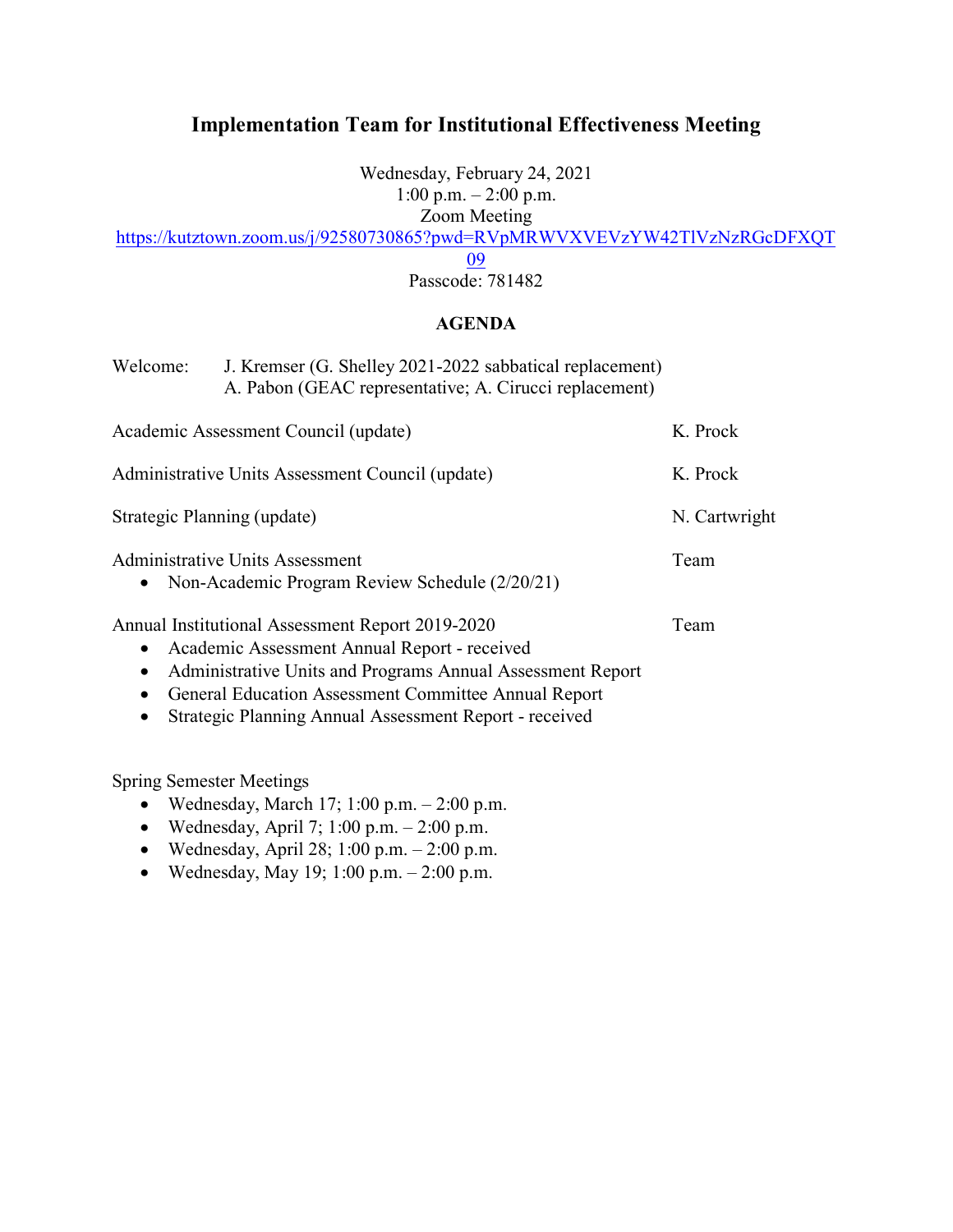Wednesday, April 7, 2021 1:00 p.m. – 2:00 p.m.

Zoom Meeting

<https://kutztown.zoom.us/j/94812528256?pwd=eHZtWnhYMnd4eVJaRGcrSXphVHdKUT09>

Meeting ID: 948 1252 8256 Passcode: 540086

#### **AGENDA**

| Middle States Commission on Higher Education<br>Kutztown University Statement of Accreditation Status<br>Middle States – KU History of Accreditation<br>$\bullet$                                                                                                                                                                          | C. Wells      |
|--------------------------------------------------------------------------------------------------------------------------------------------------------------------------------------------------------------------------------------------------------------------------------------------------------------------------------------------|---------------|
| Strategic Planning (update)                                                                                                                                                                                                                                                                                                                | N. Cartwright |
| Academic Assessment Council (update)                                                                                                                                                                                                                                                                                                       | K. Prock      |
| Administrative Units Assessment Council (update)<br>D. Bond (replacement for K. Rhode)<br>$\bullet$                                                                                                                                                                                                                                        | K. Prock      |
| <b>Administrative Units Assessment</b><br>Counseling and Psychological Services: Self-Study completed<br>Student Assistance: Self-Study completed<br>$\bullet$<br>Non-Academic Program Review Schedule 4-2-21<br>$\bullet$<br>Student Involvement: Self-Study/External Review<br>$\bullet$<br>(feedback will be ready for 4/28/21 meeting) | Team          |
| Annual Institutional Assessment Report 2019-2020 – Draft 1<br>• K. Prock and C. Wells will meet to discuss AUAC Report<br>Draft 2 will be sent before $4/28/21$ meeting<br>$\bullet$                                                                                                                                                       | Team          |

Spring Semester Meetings

- Wednesday, April 28; 1:00 p.m.  $2:00$  p.m.
- Wednesday, May 19; 1:00 p.m.  $2:00$  p.m.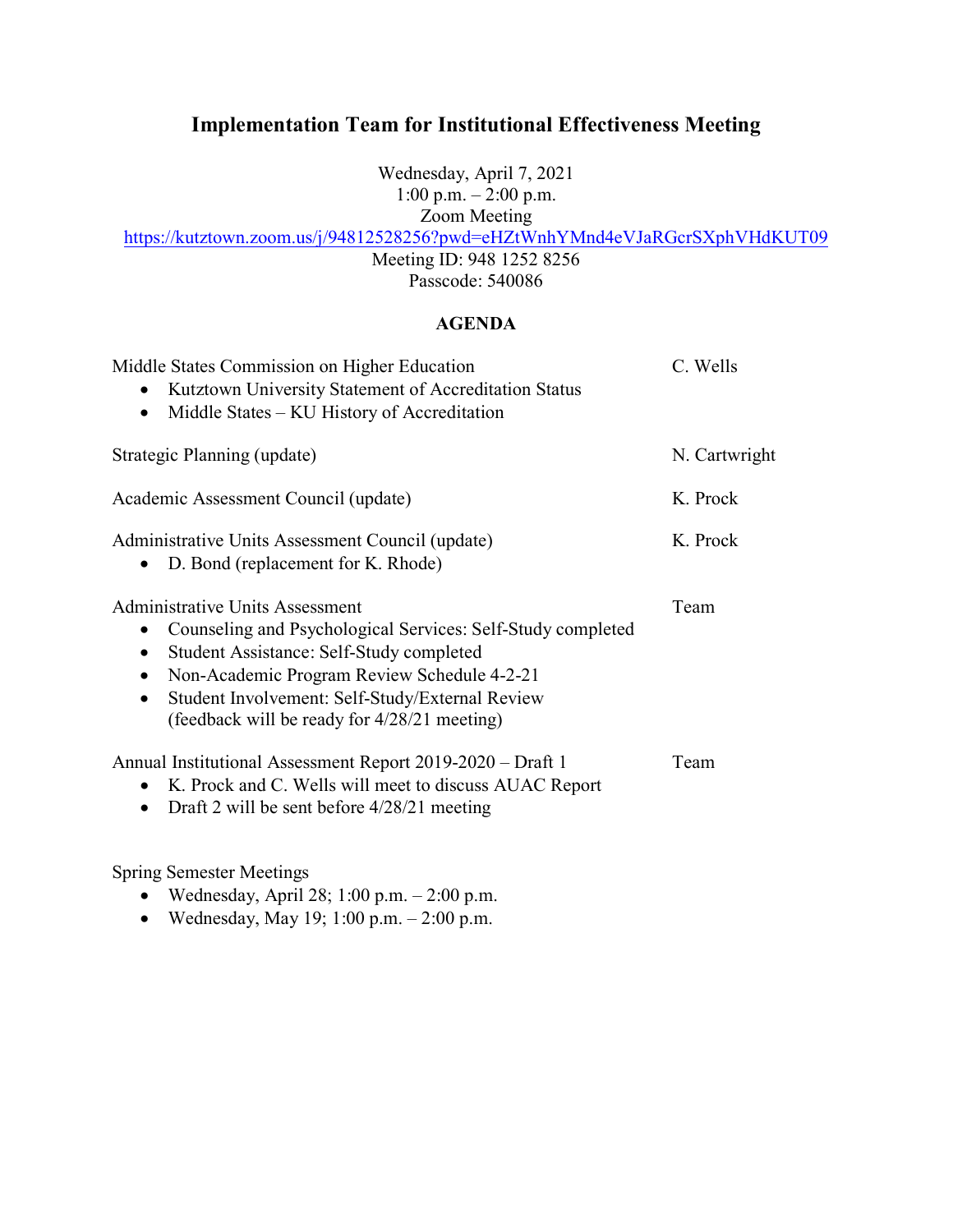Wednesday, April 28, 2021 1:00 p.m.  $-2:00$  p.m. Zoom Meeting

<https://kutztown.zoom.us/j/99553835079?pwd=Mzk1Mk44SjhyRUZsWU5hKzFjaHJMQT09>

Meeting ID: 995 5383 5079 Passcode: 086155

#### **AGENDA**

| Strategic Planning (update)                                                                                                                                                                                                                                                                          | N. Cartwright     |
|------------------------------------------------------------------------------------------------------------------------------------------------------------------------------------------------------------------------------------------------------------------------------------------------------|-------------------|
| Academic Assessment Council (update)                                                                                                                                                                                                                                                                 | K. Prock          |
| Websites:<br>AUAC: https://www.kutztown.edu/about-ku/administrative-<br>offices/assessment/committees/administrative-unit-assessment-council.html<br>ITIE: https://www.kutztown.edu/about-ku/administration/institutional-<br>effectiveness/implementation-team-for-institutional-effectiveness.html | K. Prock/C. Wells |
| Administrative Units and Programs Annual Assessment Report<br>2019-2020 (4/26/2021)                                                                                                                                                                                                                  | Team              |
| Annual Institutional Assessment Report 2019-2020 – Draft 1                                                                                                                                                                                                                                           | C. Wells          |

Spring Semester Meetings

• Wednesday, May 19; 1:00 p.m. – 2:00 p.m.